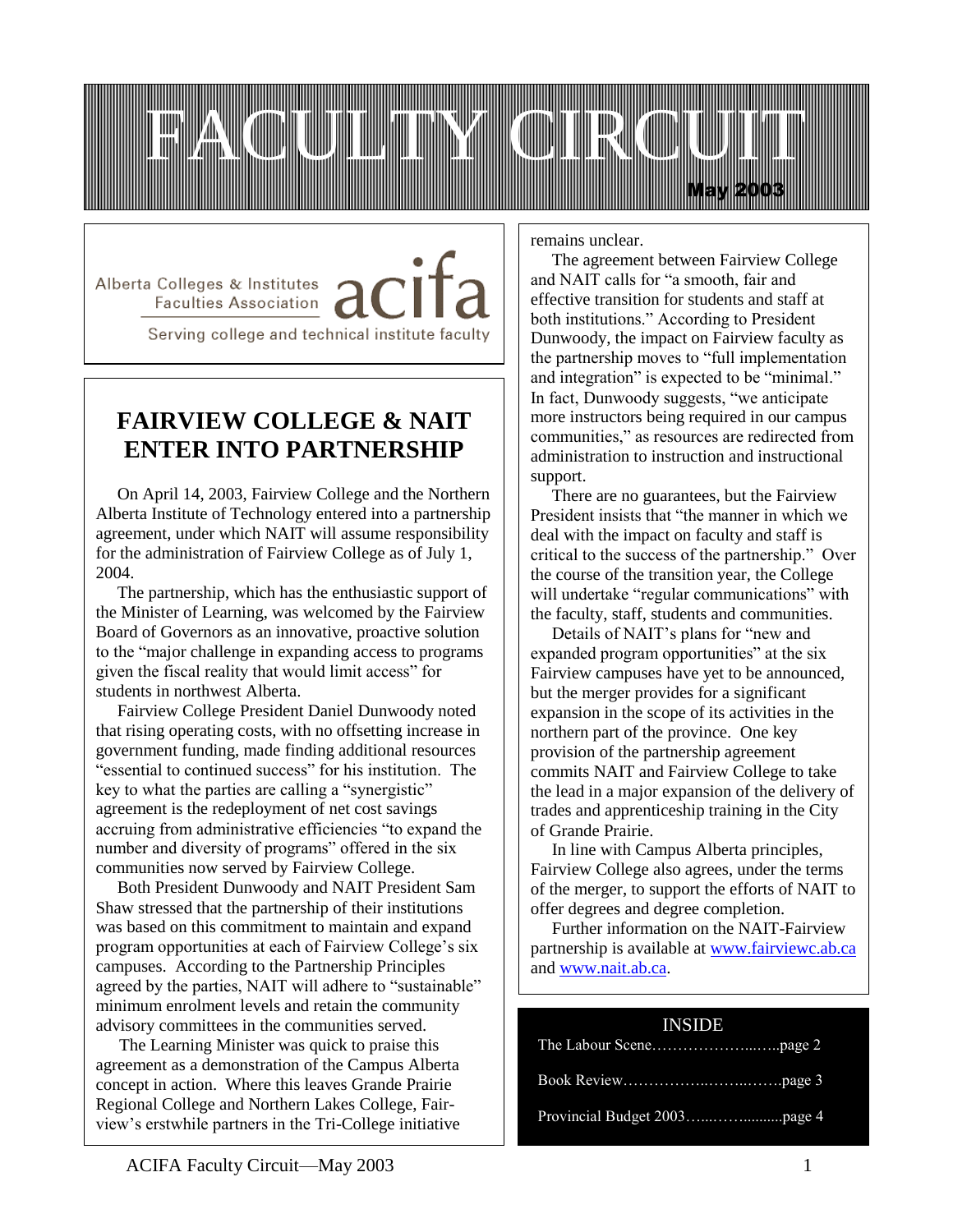

The following is a glance at the labour scene for the ACIFA member faculty associations.

Collective Bargaining:

Patience is a virtue and at times it doesn't hurt to be virtuous when it comes to labour negotiations. Long bargaining sessions have finally ended for faculty at Grant MacEwan and Mount Royal. The main features of the settlements are as follows. At Grant MacEwan, retroactive to July 1, 2002, the ratified memorandum of agreement gives a 5.0 per cent increase in the first year and an additional 4.5 % effective July 1, 2003 to June 30, 2004. Also, effective July 1, 2003, the existing salary grid is expanded by one additional incremental step.

At Mount Royal, faculty will receive, retroactive to July 1, 2002, an increase of 4.5%. The second year is a little more complex. Effective July 1, 2003, the salary grid is increased by 3.5 % and an additional 0.85% on January 1, 2004 to June 30, 2004. Along with the grid increases, a fund equivalent to 1% has been established to allow faculty workload reduction. The replacement instructor will be paid from the fund while the instructor maintains regular salary and then has available time to work on the "special project." A pilot project for lab instructors has been agreed to with monies equivalent to 0.5% to fund the project.

Keyano College completed the second year of a two year agreement by bargaining what was essentially a salary only re-opener. In combination of a grid re-structure (1.8%) and a (2.7%) increase to the new grid, faculty will receive effective July 1, 2003, an increase of 4.5% to June 30, 2004.

The Interest arbitration for Portage College was held on January 22, 2003. Arbitrator David Elliott awarded an increase of 4.5% retroactive to July 1, 2002 to June 30, 2003. The one term was the last year of a three year agreement with the final year limited to salary only. The faculty association and the Board of Governors resumed bargaining almost immediately following the hearing. Other associations currently in collective bargaining include Medicine Hat, Bow Valley, Northern Lakes, Olds and Fairview. At Grande Prairie, the parties were unable to reach a memorandum of agreement. After an unsuccessful attempt to mediate the issues in dispute, the parties will be going to interest arbitration. At Fairview, the scope of bargaining has changed significantly since the announcement of the "partnership" between Fairview College and the Northern Alberta Institute of Technology. An interim agreement will be negotiated for the existing faculty at Fairview for a one year term, July 1, 2003 to June 30, 2004.

Red Deer are still waiting for the arbitration award from their Interest arbitration. The hearing was held on November 18, 2002.

For more details or concerns about other labour issues, please call or e-mail me at the ACIFA office: (780) 423-4440 [swayt@acifa.gmcc.ab.ca](mailto:swayt@acifa.gmcc.ab.ca)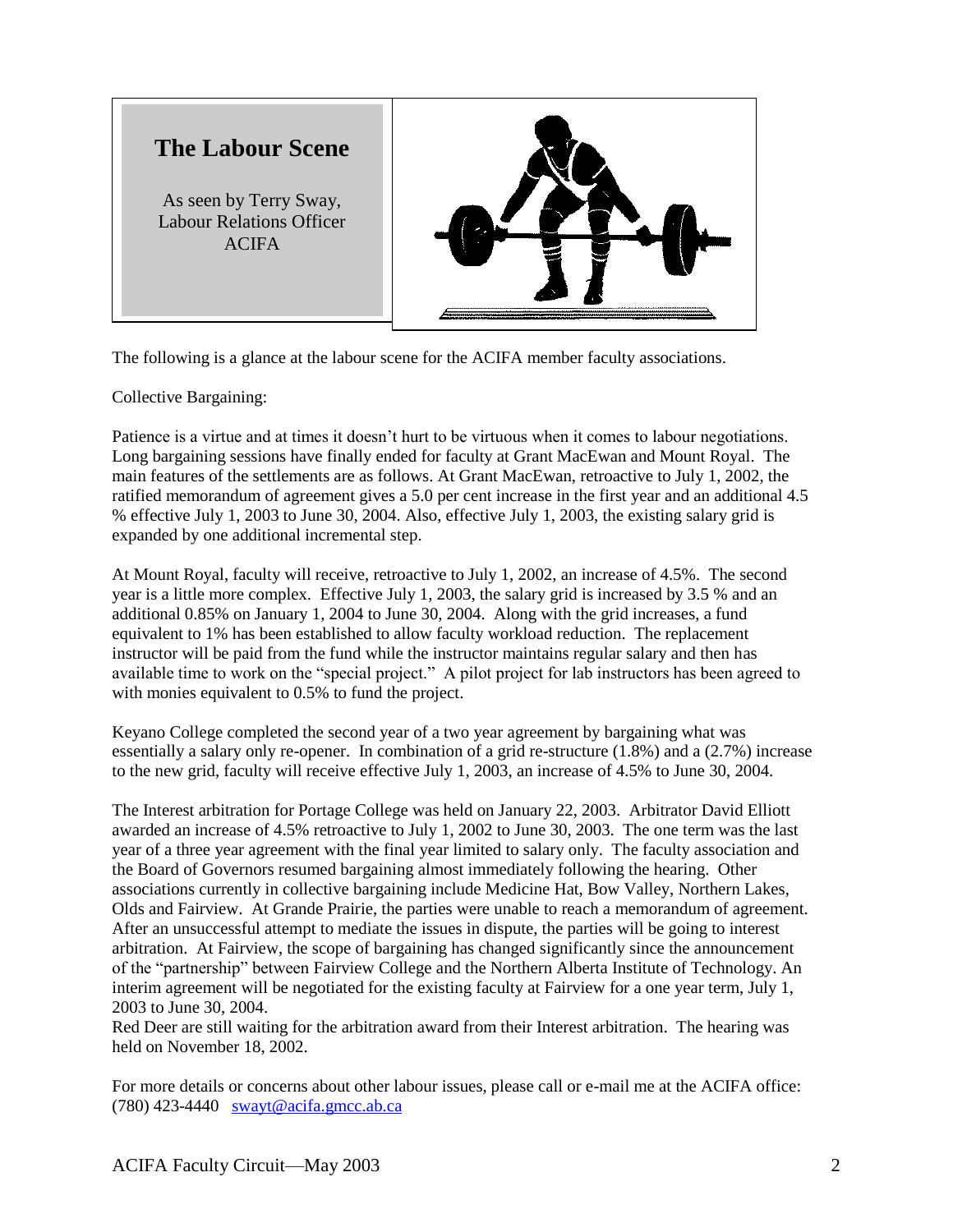## **Book Review**

### *Laboratory Life: The Construction of Scientific Facts***, 2nd edition, by Bruno Latour and Steve Woolgar, Princeton University Press, 1986.**

#### **Reviewed by Lawton Shaw, Ph.D., Chemistry Instructor at Mount Royal Colleg**e

 *Laboratory Life* is a classic in science studies by French philosopher Bruno Latour and British sociologist Steve Woolgar. The book was born out of field work by Latour, who was invited to join a prestigious laboratory at the Salk Institute to observe the workings of the laboratory, and spent almost two years in the Institute observing the activities, conducting interviews of the scientists, and working as a lab assistant.

 *Laboratory Life* stands out intellectually. It is not possible to pigeon-hole *Laboratory Life* as an historical or even sociological study. It attempts to give an answer to the question of how scientific facts and 'order' arise from scientific activity. Its four middle chapters approach the basic question in different, thought provoking ways.

 Chapter 2, "An Anthropologist Visits the Laboratory," is great reading. Using Latour's field notes, the chapter is written in the spirit of an anthropologist trying to observe the culture and behaviour of a jungle tribe – except that this tribe is made up of scientists in a lab. The anthropologist observes that the tribe is primarily concerned with 'inscriptions': the recording of raw data, the processing of the data into other inscriptions such as graphs and figures, and finally processing these inscriptions into arguments that are presented in finished 'papers' to be sent off for publication in a scientific journal. Delightfully, the book includes a set of 14 photographic plates of various stages of the process.

 In Chapter 3, the authors examine a specific example of the construction of a scientific fact – the 'discovery' of the molecular structure of a hormone releasing factor. They examine the process of how a particular idea, or statement, goes from uncertain terms to one that is accepted as factual. Chapter 4, "The Microprocessing of Facts," is partly about how scientists build-up and dismantle the validity of these facts in day to day conversations. Perhaps most unnerving to scientist-readers and readers of science is the section that points out that what scientists will tout as a 'discovery', a brilliant leap of intellect, can often be explained by social factors – conversations with colleagues and local circumstances. These factors, like the processes of inscription, are always hidden from view in scientific literature.

 Chapter 5, "Cycles of Credit," introduces the idea that all scientific activity is driven by an economy of credibility. This is explored by looking at the career paths of individuals, the motivations of scientists, and the demand by society for reliable information. Scientists are motivated to improve their professional credibility which they cash in to receive research grants, titles, and other rewards.

 *Laboratory Life* should be on the reading list of anyone who teaches science, especially at the college level. Most science instructors believe that scientific knowledge comes only from reason and the "scientific process". There is more to it. This book will, at the very least, provoke some thought about how scientific facts come to be.

### **Ken Does it Again! AutoCad 2002 Assignments Out Now**

The prolific Ken McKee, an instructor at NAIT, has published another book! His latest, entitled *AutoCAD 2002 Assignments*, available this month, is described by the author as "an introductory text meant to build student confidence and ensure success." For more information, please contact

Ken at 780-471-7752 or e-mail kMcKee@nait.ab.ca.